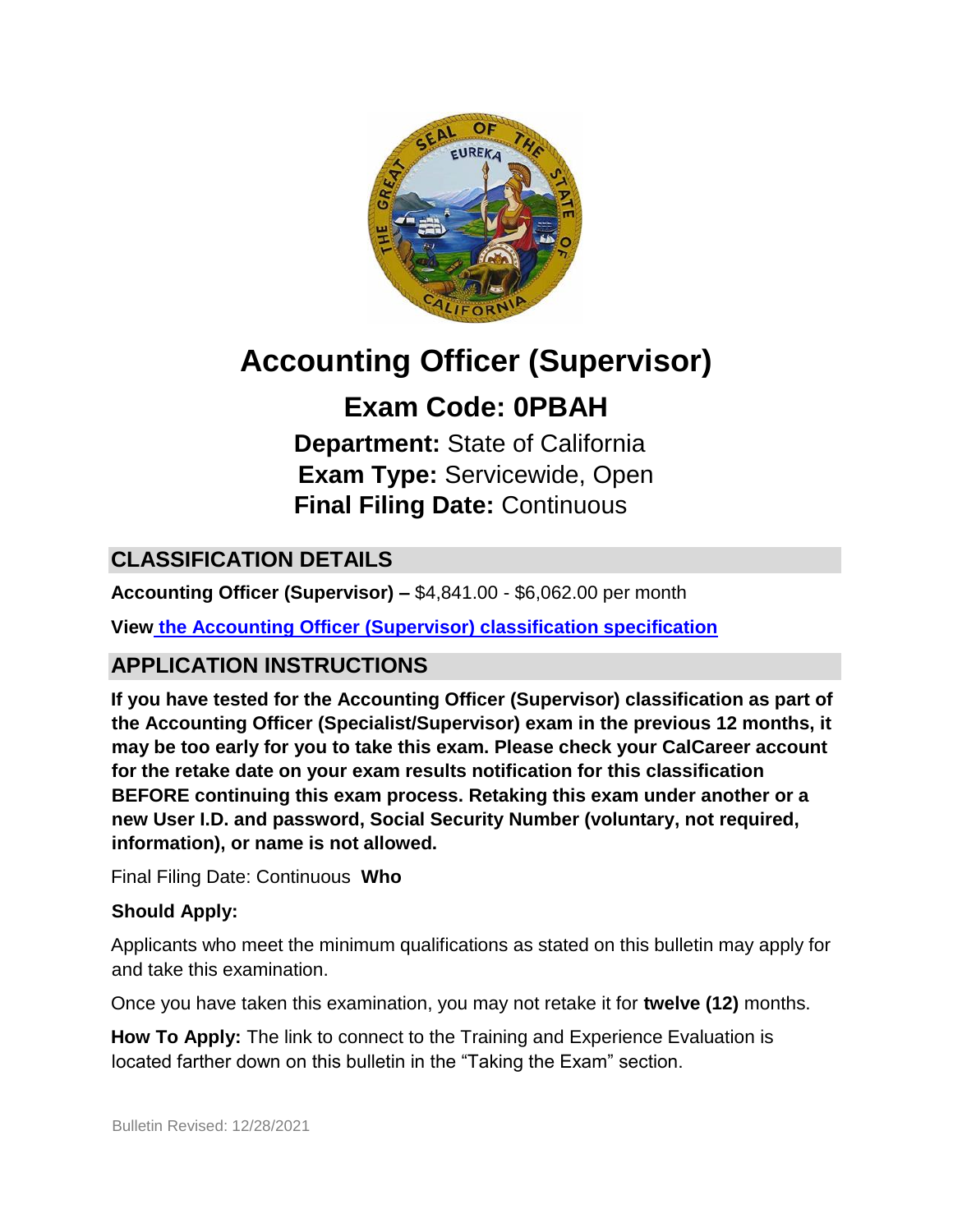#### **Special Testing Arrangements:**

If you require assistance or alternative testing arrangements due to a disability, please contact the testing department listed in the Contact Information section of this bulletin.

### **MINIMUM QUALIFICATIONS**

All applicants must meet the education and/or experience requirements as stated on this exam bulletin to be accepted into the examination. Part-time or full-time jobs, regardless of whether paid or volunteer positions, and inside or outside California state service will count toward experience. **Accounting Officer (Supervisor)** 

#### **Either I**

One year of experience in the California state service performing professional accounting or auditing duties of a class with a level of responsibility not less than that of Accountant Trainee or Auditor I. (Applicants meeting the educational requirements who have completed six months of service performing professional accounting or auditing duties of a class with a level of responsibility not less than that of Accountant Trainee or Auditor I will be admitted to the examination, but they must satisfactorily complete one year of this experience before they can be considered eligible for appointment.) **Or II** 

Experience: One year in the California state service performing the duties of or Accountant I. Applicants meeting the educational requirements who have completed six months of service performing the duties of an or Accountant I will be admitted to the examination, but they must satisfactorily complete one year of this experience before they can be considered eligible for appointment. **and** 

#### **Education:** Same as [Accountant Trainee](https://www.calhr.ca.gov/state-hr-professionals/pages/4179.aspx)

#### **Or III**

Experience: Two years of increasingly responsible professional accounting or auditing experience. (Experience in the California state service applied toward this requirement must include at least one year performing the duties of a class at a level of responsibility not less than that of Accountant I.) (Experience in the California state service may be applied toward the total experience requirement on a proportional basis.) and

**Education:** Same as **Accountant Trainee** 

## **POSITION DESCRIPTION**

#### **Accounting Officer (Supervisor)**

Bulletin Revised: 12/28/2021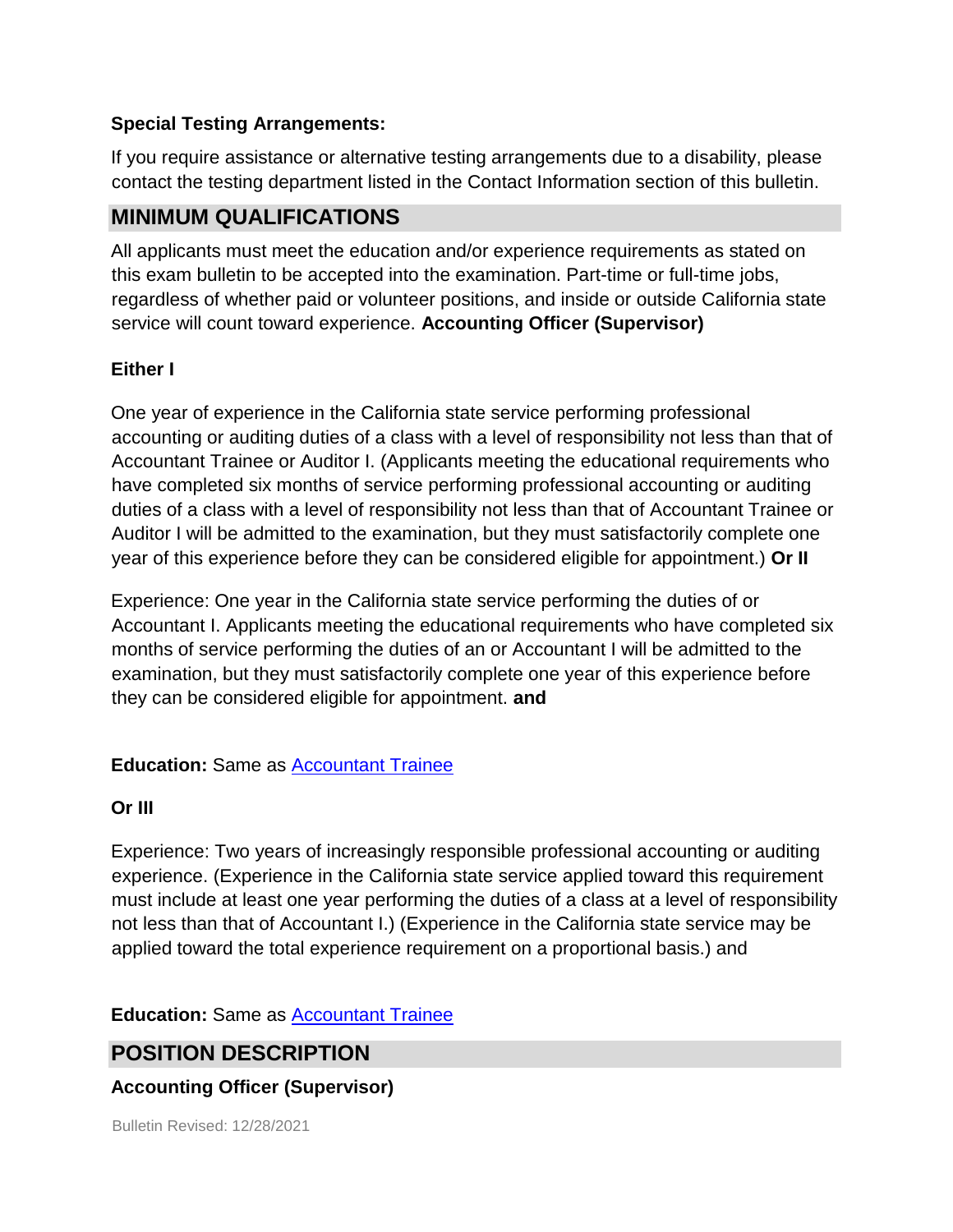This is the first supervisory level in the series. Incumbents, under general supervision of a Senior Accounting Officer (Supervisor) or an Accounting Administrator, are responsible for coordination and supervision of a group of semiprofessional and/or clerical subordinates in the maintenance and reporting of accounting or fiscal activities, such as posting of journals and ledgers, cost accumulation reports, and claim schedules; may have on-going contacts with program managers, control agencies, local governmental jurisdictions, Federal Government, vendors, and members of the public.

# **EXAMINATION SCOPE**

This examination consists of the following components:

**Training and Experience Evaluation –** Weighted 100% of the final score.

The examination will consists solely of a **Training and Experience Evaluation.** To obtain a position on the eligible list, a minimum score of 70% must be received. Applicants will receive their score upon completion of the Training and Experience Evaluation process.

In addition to evaluating applicants' relative knowledge, skills, and ability, as demonstrated by quality and breadth of education and/or experience, emphasis in each exam component will be measuring competitively, relative job demands, each applicant's:

#### **Knowledge of:**

- 1. Accounting principles and procedures
- 2. Governmental accounting and budgeting

3. The uniform accounting system and financial organization and procedures of the State of California and related laws, rules, and regulations

- 4. Principles of business management, including office methods and procedures
- 5. Principles of public finance
- 7. Business law **Ability**

#### **to:**

- 1. Apply accounting principles and procedures
- 2. Analyze data and draw sound conclusions
- 3. Analyze situations accurately and adopt an effective course of action
- 4. Prepare clear, complete, and concise reports
- 5. Make sound decisions and recommendations in regard to the professional accounting problems in maintaining control of a departmental budget
- 6. Establish and maintain cooperative relations with those contacted in the work
- 7. Speak and write effectively.

#### **Special Personal Characteristic:**

Bulletin Revised: 12/28/2021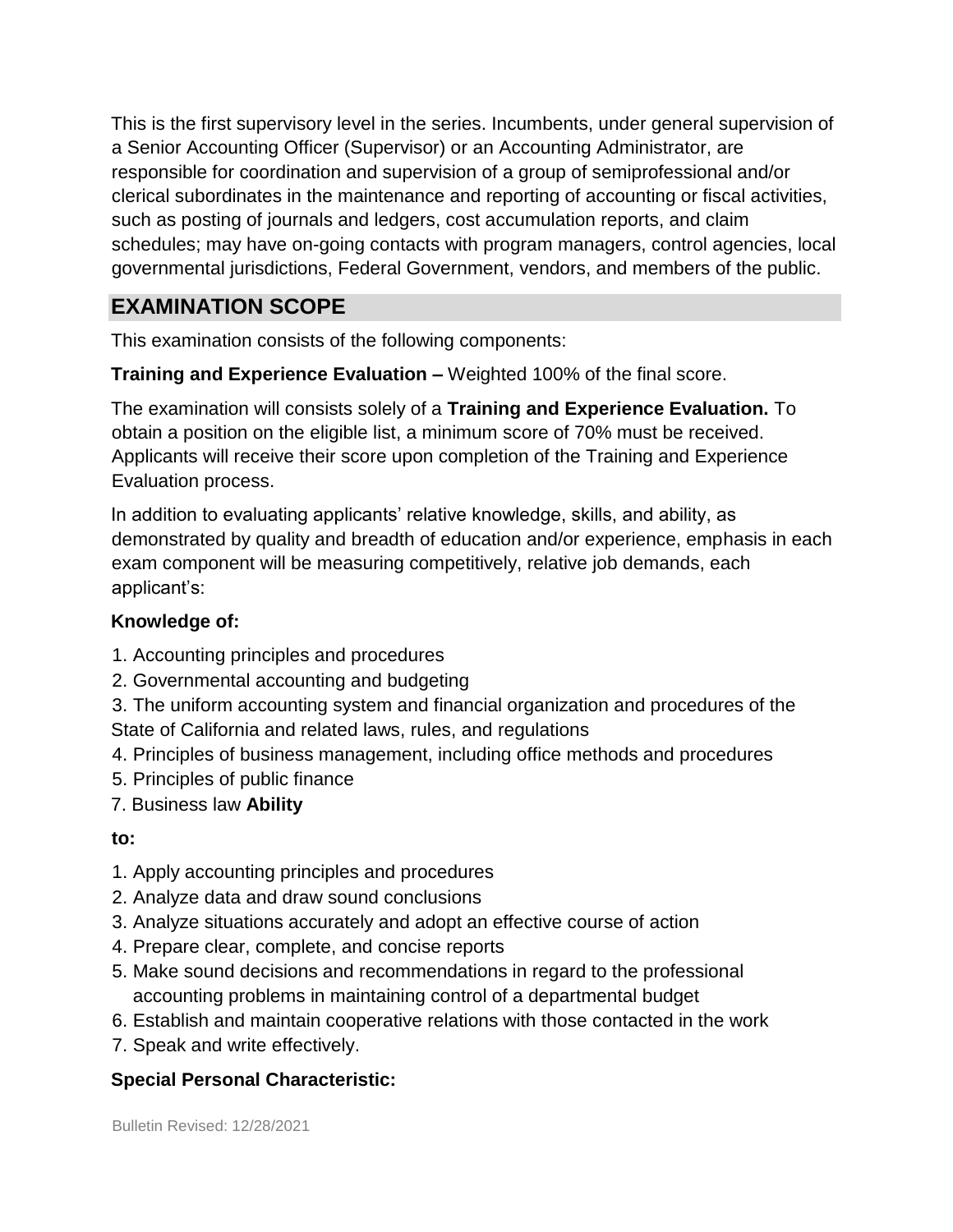1. Ability to qualify for a fidelity bond

## **ELIGIBLE LIST INFORMATION**

A Servicewide, open eligible list for the Accounting Officer (Supervisor) classification will be established for:

State of California (all State of California departments, statewide)

The names of **successful** competitors will be merged onto the eligible list in order of final score regardless of exam date. Eligibility expires **twelve (12) months** after it is established. Applicants must then retake the examination to reestablish eligibility. Veterans' Preference will be granted for this examination. In accordance with Government Codes 18973.1 and 18973.5, whenever any veteran, or widow or widower of a veteran achieves a passing score on an open examination, he or she shall be ranked in the top rank of the resulting eligible list.

Veterans status is verified by the California Department of Human Resources (CalHR). Information on this program and [the Veterans' Preference Application](https://www.jobs.ca.gov/CalHRPublic/Landing/Jobs/VeteransInformation.aspx) [\(](https://www.jobs.ca.gov/CalHRPublic/Landing/Jobs/VeteransInformation.aspx)Std. form 1093) is available online**.** Additional information on veteran benefits is available at the Department of Veterans Affairs.

Career Credits **will not** be added to the final score of competitors who are successful in this examination.

## **EXAMINATION INFORMATION**

**[Preview of the](https://jobs.ca.gov/jobsgen/0PBAHA.pdf) [Accounting Officer \(Supervisor\)](https://jobs.ca.gov/jobsgen/0PBAHA.pdf) [Training and Experience](https://jobs.ca.gov/jobsgen/0PBAHA.pdf) [Evaluation](https://jobs.ca.gov/jobsgen/0PBAHA.pdf)**

## **PREPARING FOR THE EXAMINATION**

Here is a list of suggested resources to have available prior to taking the exam.

**Employment History:** Employment dates, job titles, organization names and addresses, names of supervisors or persons who can verify your job responsibilities, and phone numbers of persons listed above.

**Education:** School names and addresses, degrees earned, dates attended, courses taken (verifiable on a transcript), persons or office who can verify education, and phone numbers of persons or offices listed above.

**Training:** Class titles, certifications received, names of persons who can verify your training, and phone numbers of persons listed above.

## **TAKING THE EXAMINATION**

**[Take the Accounting Officer \(Supervisor\)](https://www.jobs.ca.gov/CalHRPublic/Login.aspx?ExamId=0PBAH) [examination.](https://www.jobs.ca.gov/CalHRPublic/Login.aspx?ExamId=0PBAH)**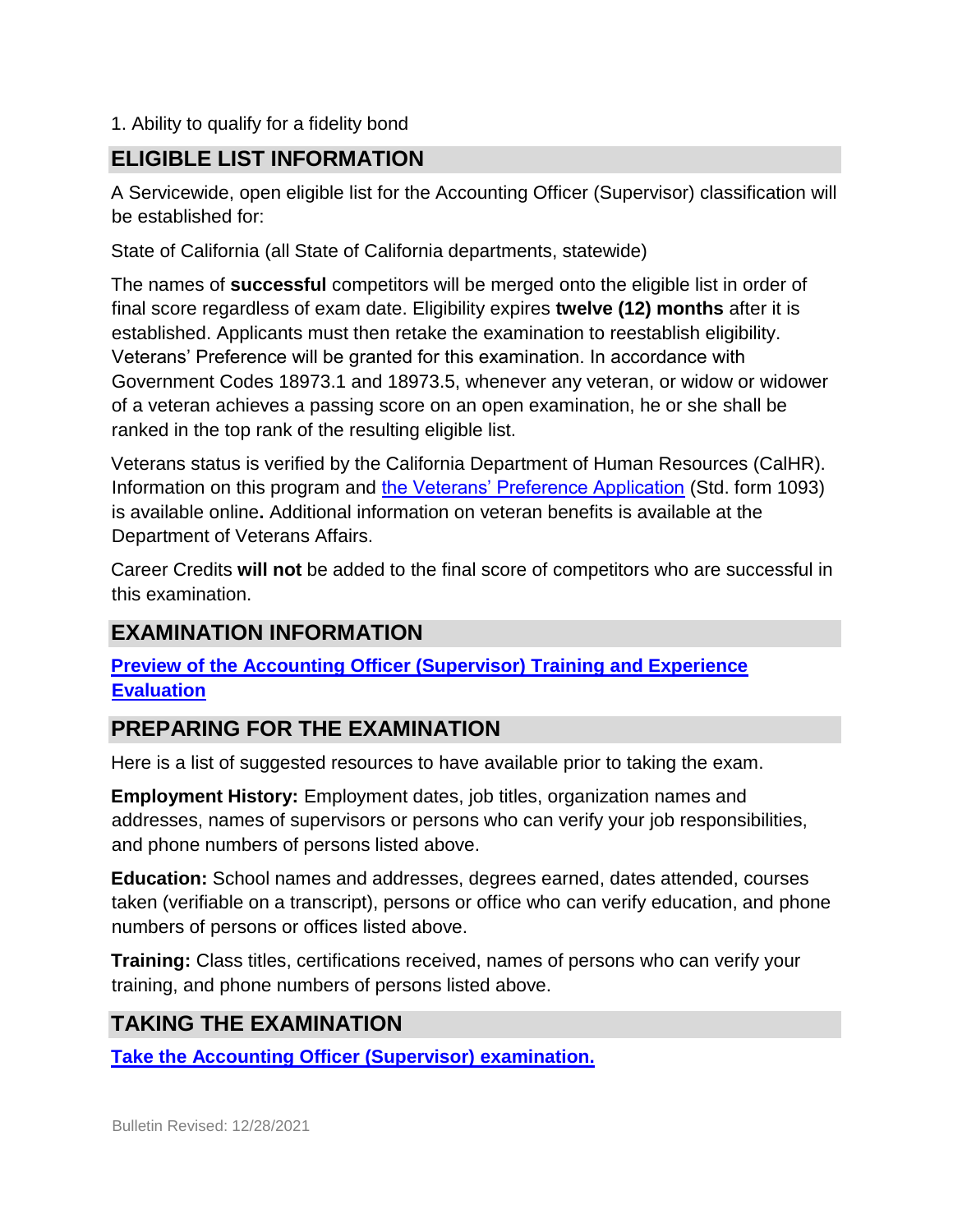## **TESTING DEPARTMENTS**

State of California (all State of California departments)

## **CONTACT INFORMATION**

California Department of Human Resources Attn: Examination Services 1515 S Street Sacramento, CA 95811 Phone: 1-866-844-8671 Email: CalCareer@calhr.ca.gov

California Relay Service: 1-800-735-2929 (TTY), 1-800-735-2922 (Voice)

TTY is a Telecommunications Device for the Deaf, and is reachable only from phones equipped with a TTY Device.

## **EQUAL OPPORTUNITY EMPLOYER**

The State of California is an equal opportunity employer to all, regardless of age, ancestry, color, disability (mental and physical), exercising the right of family care and medical leave, gender, gender expression, gender identity, genetic information, marital status, medical condition, military or veteran status, national origin, political affiliation, race, religious creed, sex (includes pregnancy, childbirth, breastfeeding, and related medical conditions), and sexual orientation.

## **DRUG-FREE STATEMENT**

It is an objective of the State of California to achieve a drug-free State work place. Any applicant for State employment will be expected to behave in accordance with this objective, because the use of illegal drugs is inconsistent with the law of the State, the rules governing civil service, and the special trust placed in public servants.

## **GENERAL INFORMATION**

Examination and/or Employment Application (STD 678) forms are available at the California Department of Human Resources, local offices of the Employment Development Department, and through your **[CalCareer Account.](http://www.jobs.ca.gov/)**

If you meet the requirements stated on this examination bulletin, you may take this examination, which is competitive. Possession of the entrance requirements does not assure a place on the eligible list. Your performance in the examination described in this bulletin will be rated against a predetermined job-related rating, and all applicants who pass will be ranked according to their score.